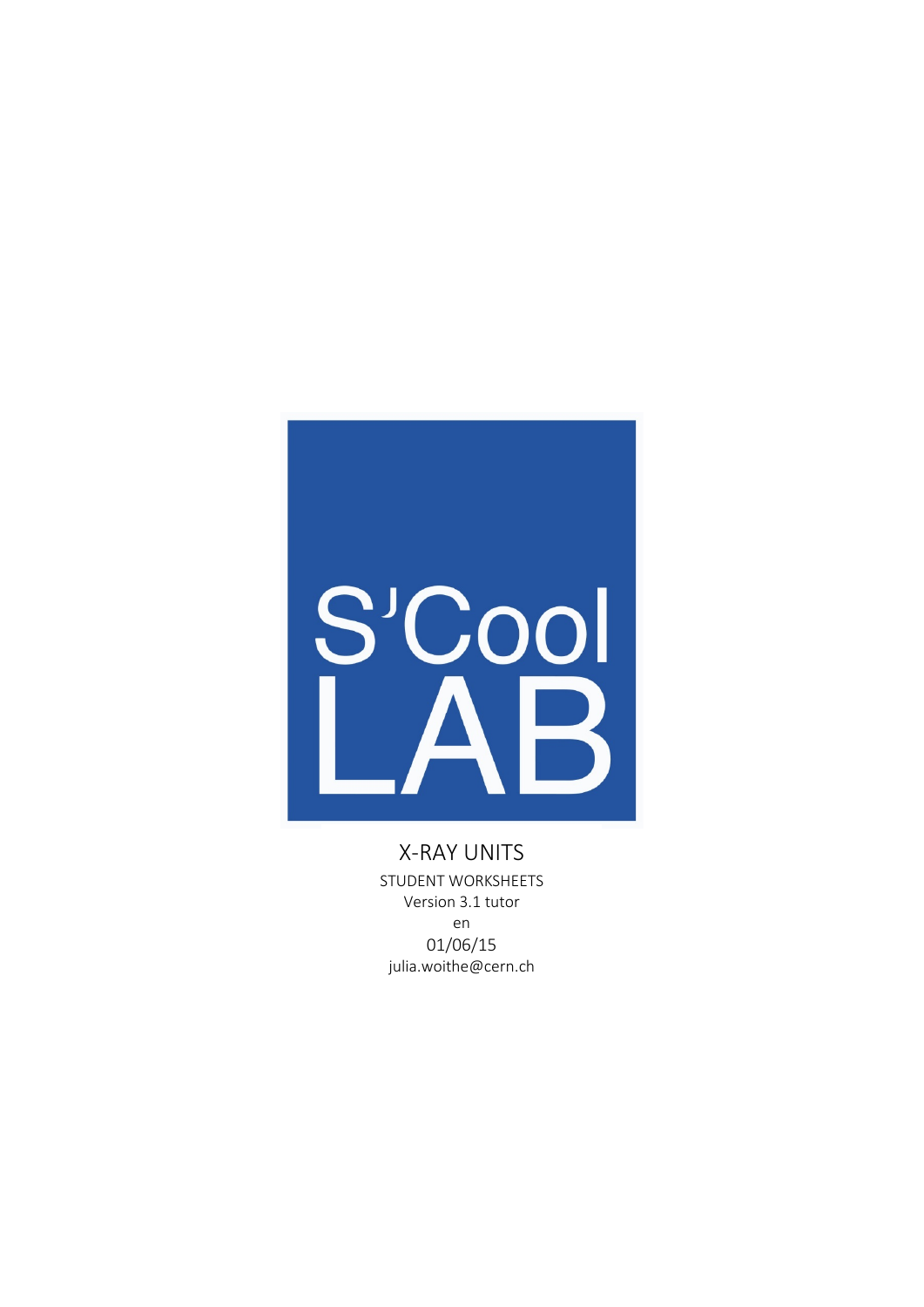# Warning

The X-ray units in S'Cool LAB are fully protected devices and specially designed for use in schools. They present no danger from ionising radiation. However, the follow rules apply:

- Be careful with the doors of the X-Ray units, there are 2 locking systems.
- Be very careful with the pixel detectors! Although they don't look fragile, any mechanical stress will seriously damage the sensible detectors.
- Obey the instructions of your tutor and follow the instruction in this manual.

# **Introduction**

Your tutor will introduce you to the operation of the X-Ray units.

# Knowledge

- a) What are X-rays?
- b) How are the high-energy photons produced in X-ray machines?
- c) How can we make high-energy photons visible?

## **Technology**

- d) How can you switch the device on/off?
- e) What is the meaning of the values on the display and how can I change these? (Light, locks, X-Rays ON/OFF, menu and X-Ray parameters)
- f) How can you open the experiment chamber?
- g) Where can you find the additional equipment (fluorescent screen + holder, tape, cover…)?

# **Other**

h) What is the difference between theorists and experimentalists and why is it so important that they work together?



☞ Remember what you already know and make predictions for the following measurements! Explain your predictions!



**ATLAS Experiment © 2014 CERN** ATLAS Experiment © 2014 CERN

☞ Perform precise measurements, note your observations and prove the theoretical predictions right or wrong!

# ☞ Try to find explanations if the measurements differ from the predictions!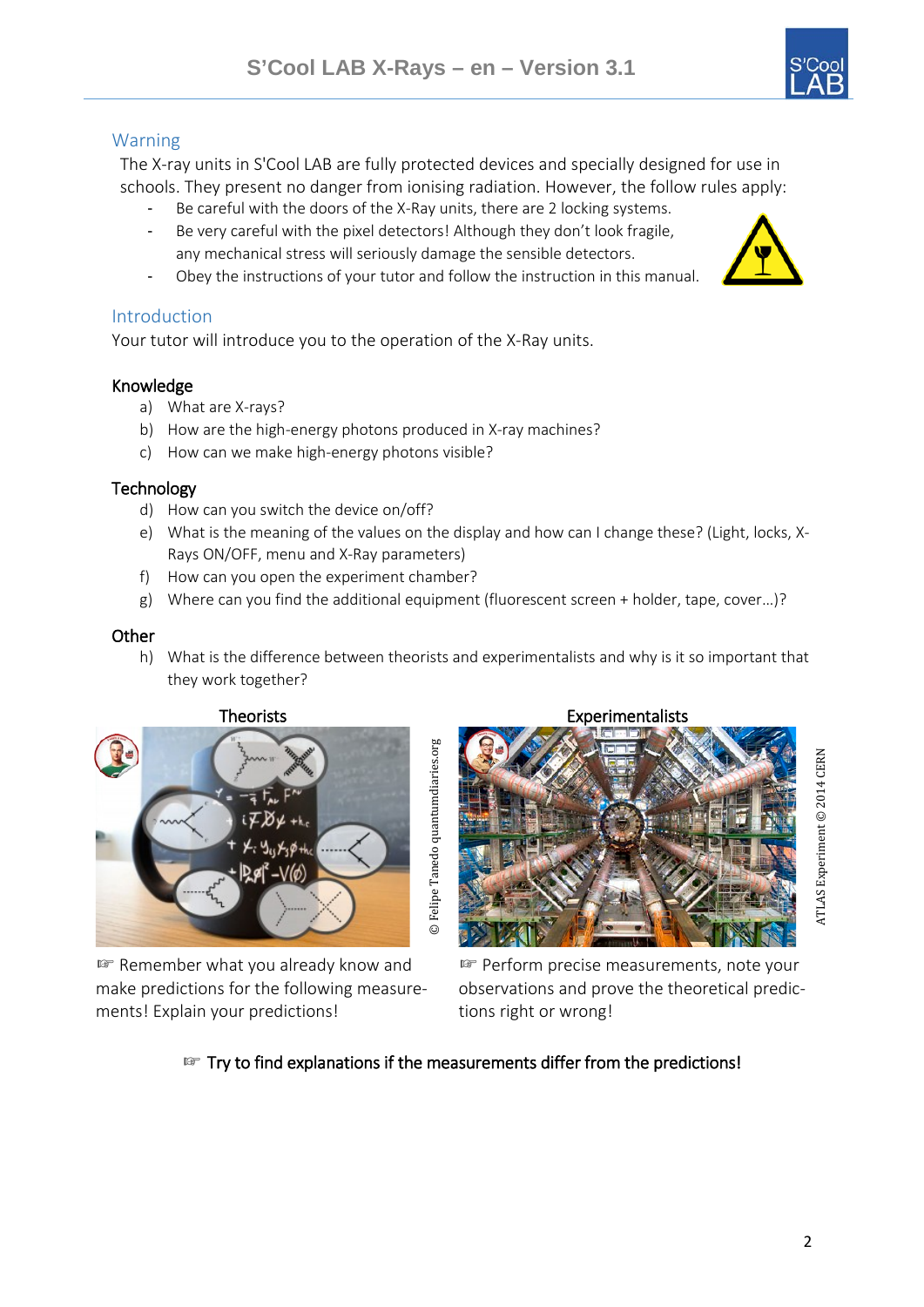

## Make high-energy photons visible

- Become familiar with the equipment.
- Place the fluorescent screen in the middle of the experiment chamber.
- Attention: This screen has two different sides, the side labelled "back" must be facing away from the X-Ray source.
- Use the black cover to cover the device. Make sure the ventilation is not covered.
- Switch on the device (main switch)
- Set the following values:
	- o Emission Current (CURRENT) 1 mA
	- o Voltage (HIGH VOLTAGE) 25 kV
- Ask your tutor to switch off the light by your workplace.
- Start the X-Radiation with this button  $\mathcal{W}$
- Watch the fluorescent screen from behind. Do you see a bright greenish spot?

#### Broken Bones

High energy photons from X-Ray machines are used in hospital, to make e.g. bone fractures visible.



☞ Examine the model human (pink foil) with the X-Ray machine and the fluorescent screen. What can you diagnose?

#### Diagnosis:

What are the differences between the image on the fluorescent screen and a "real" X-Ray image like in the picture at the right?

What are the similarities?



# The goal for this experiment is, to learn more about X-Ray images!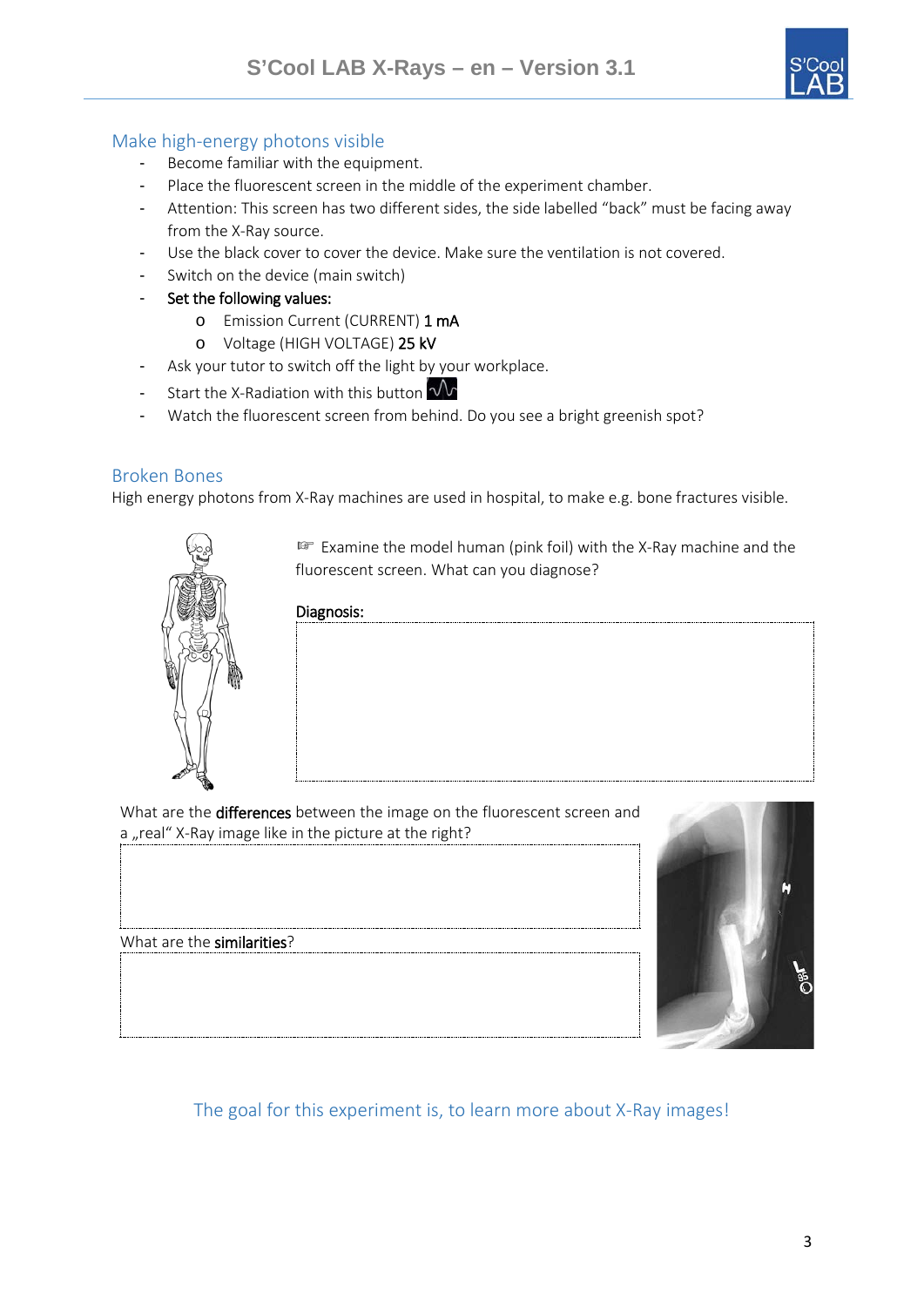

| Time:                                                                |                                                                                                                                                                                                                                                   |           |           |           |                         |
|----------------------------------------------------------------------|---------------------------------------------------------------------------------------------------------------------------------------------------------------------------------------------------------------------------------------------------|-----------|-----------|-----------|-------------------------|
| Photons in matter                                                    | <b>Experiment 1:</b><br>Place a yellow sheet of paper between the X-Ray source and the fluorescent<br>screen.<br>Predict how brightness and colour of the greenish spot will change. Conduct the<br>experiment and not you observations. Explain! |           |           |           |                         |
|                                                                      | Prediction                                                                                                                                                                                                                                        |           |           |           |                         |
| <b>Brightness</b><br>- There is no visual change.<br>Explain:        | names:<br>- The greenish spot becomes brighter.<br>- The greenish spot becomes darker.<br>- The greenish spot disappears completely.                                                                                                              | Student 1 | Student 2 | Student 3 | Student 4<br>l 1<br>l 1 |
| Colour<br>- There is no visual change.<br>Explain:                   | - The colour of the greenish spot changes.                                                                                                                                                                                                        | Student 1 | Student 2 | Student 3 | Student 4               |
|                                                                      | Observation                                                                                                                                                                                                                                       |           |           |           |                         |
| <b>Brightness</b><br>П<br>Colour<br>□                                | The greenish spot becomes brighter.<br>The greenish spot becomes darker.<br>The greenish spot disappears completely.<br>There is no visual change.<br>The colour of the greenish spot changes.<br>There is no visual change.                      | comments: |           |           |                         |
| Explanation ideas of differences between prediction and observation: |                                                                                                                                                                                                                                                   |           |           |           |                         |
|                                                                      |                                                                                                                                                                                                                                                   |           |           |           |                         |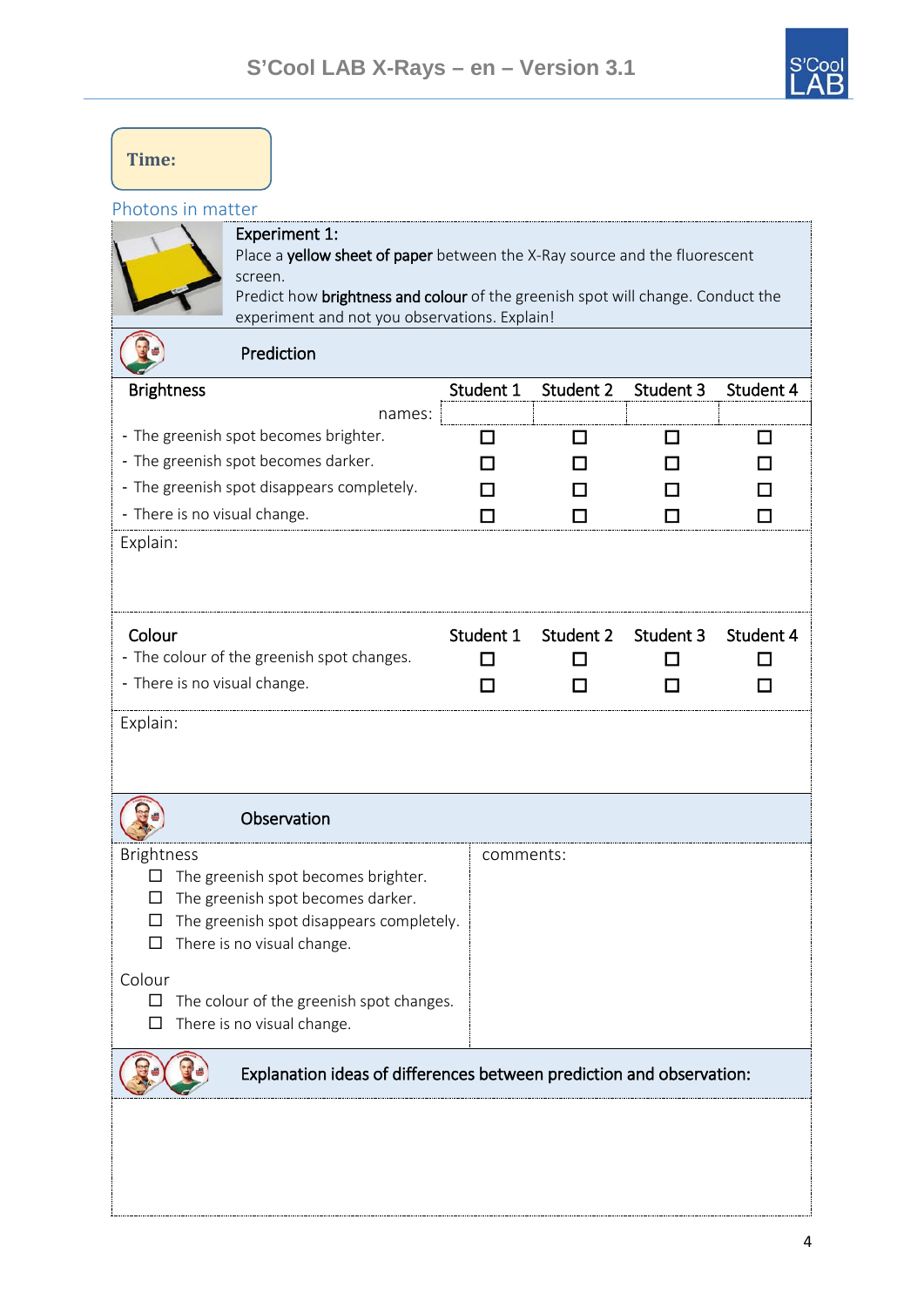

| Time:                                                                                                                                                                                                                                                                          |           |  |  |
|--------------------------------------------------------------------------------------------------------------------------------------------------------------------------------------------------------------------------------------------------------------------------------|-----------|--|--|
| <b>Experiment 2:</b><br>Now, place a combination of black and yellow paper of the same thickness between the X-Ray<br>source and the fluorescent screen. Observe how brightness and colour of the greenish spot change<br>behind the black paper compared to the yellow paper! |           |  |  |
| Prediction                                                                                                                                                                                                                                                                     |           |  |  |
| <b>Brightness</b><br>Compared to the yellow paper<br>- The greenish spot becomes brighter.<br>- The greenish spot becomes darker.<br>- The greenish spot disappears completely.<br>- There is no visual change.<br>Explain:                                                    |           |  |  |
| Colour<br>Compared to the yellow paper<br>- The colour of the greenish spot changes.<br>- There is no visual change.<br>Explain:                                                                                                                                               | П         |  |  |
| Observation                                                                                                                                                                                                                                                                    |           |  |  |
| <b>Brightness</b><br>The greenish spot becomes brighter.<br>$\Box$<br>The greenish spot becomes darker.<br>П<br>The greenish spot disappears completely.<br>$\Box$<br>There is no visual change.<br>□                                                                          | comments: |  |  |
| Colour<br>The colour of the greenish spot changes.<br>$\Box$<br>There is no visual change.<br>□                                                                                                                                                                                |           |  |  |
| Explanation ideas of differences between prediction and observation:                                                                                                                                                                                                           |           |  |  |
|                                                                                                                                                                                                                                                                                |           |  |  |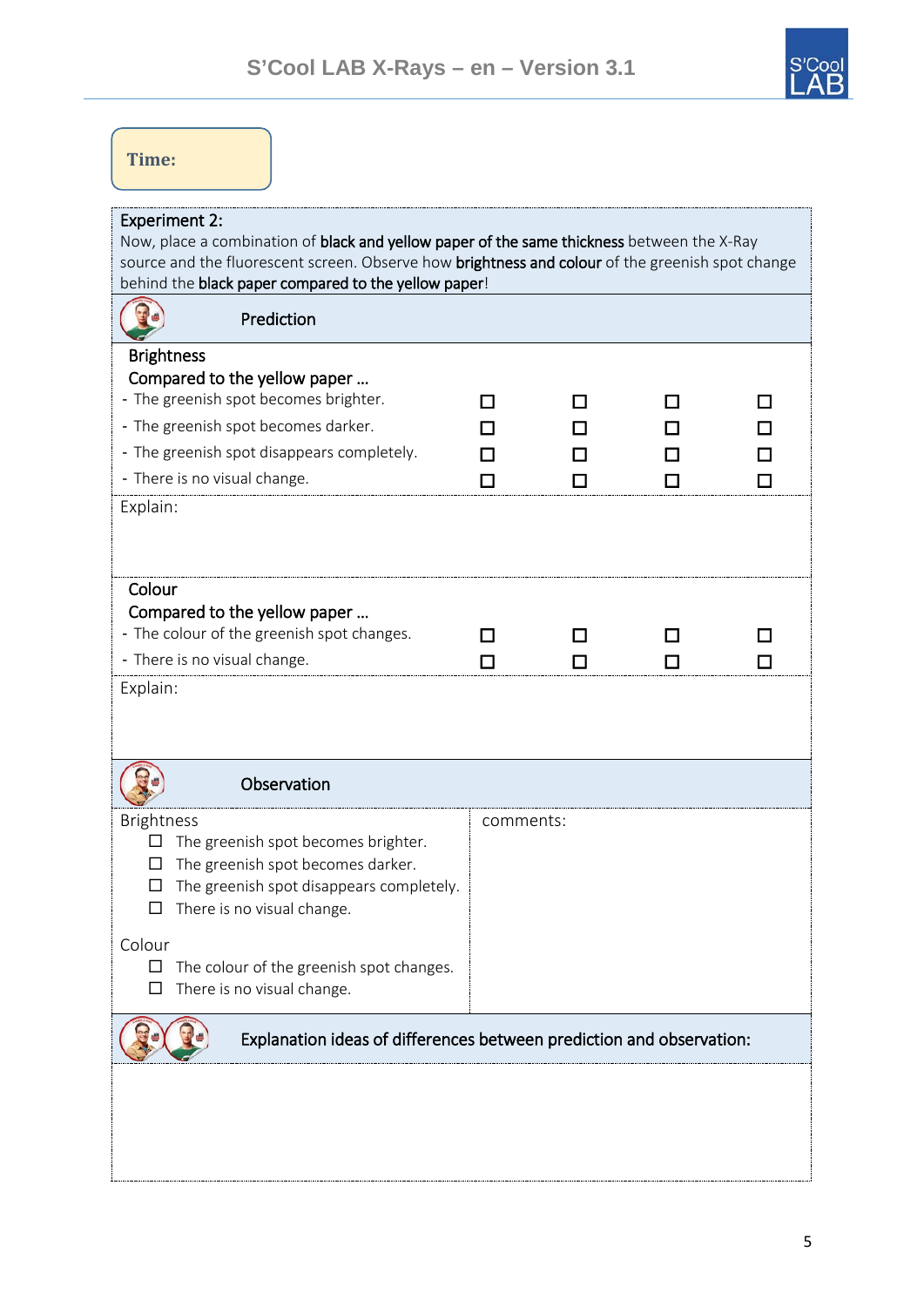

| Time:                                                                                                                                                                                                                                          |           |   |     |          |
|------------------------------------------------------------------------------------------------------------------------------------------------------------------------------------------------------------------------------------------------|-----------|---|-----|----------|
| <b>Experiment 3:</b><br>Now, place an aluminium foil of the same thickness as the paper between the X-Ray source and the<br>fluorescent screen. Observe how brightness and colour of the greenish spot changes compared to<br>the black paper! |           |   |     |          |
| Prediction                                                                                                                                                                                                                                     |           |   |     |          |
| <b>Brightness</b><br>In comparison with black paper<br>- The greenish spot becomes brighter.<br>- The greenish spot becomes darker.<br>- The greenish spot disappears completely.<br>- There is no visual change.<br>Explain:                  |           | П | l l | l I<br>П |
| Colour<br>- The colour of the greenish spot changes.<br>- There is no visual change.<br>Explain:                                                                                                                                               | П         |   | П   |          |
| Observation                                                                                                                                                                                                                                    |           |   |     |          |
| <b>Brightness</b><br>The greenish spot becomes brighter.<br>⊔<br>The greenish spot becomes darker.<br>ப<br>The greenish spot disappears completely.<br>□<br>There is no visual change.<br>Colour                                               | comments: |   |     |          |
| The colour of the greenish spot changes.<br>$\Box$<br>There is no visual change.<br>$\Box$                                                                                                                                                     |           |   |     |          |
| Explanation ideas of differences between prediction and observation:                                                                                                                                                                           |           |   |     |          |
|                                                                                                                                                                                                                                                |           |   |     |          |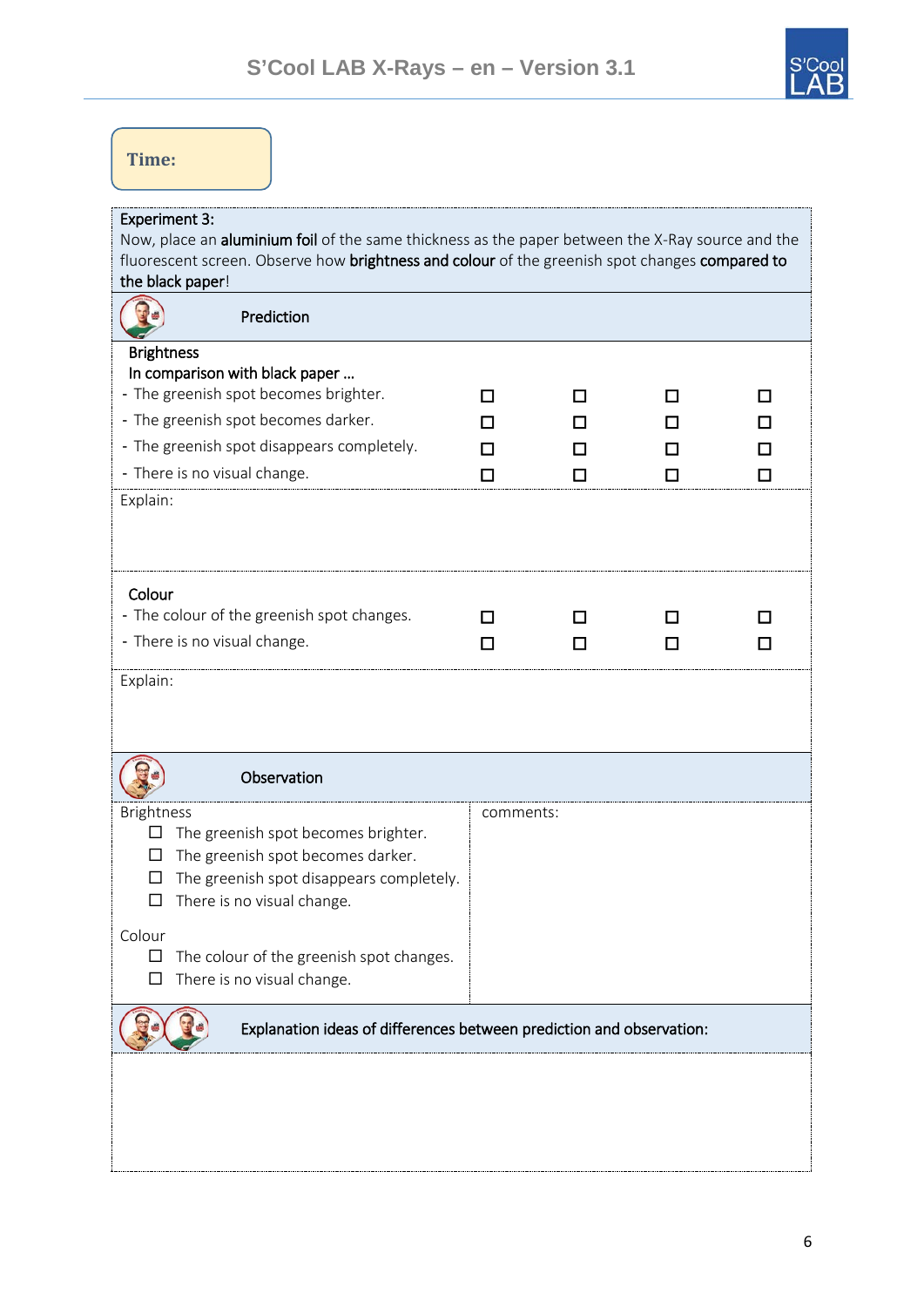

Summary of experiments 1 - 4:

What happens to the photons if they fly through matter?

What is the best way to shield high-energy photons?

Why can we distinguish bones and soft tissue like muscles in X-Ray images?

Discuss and compare your summary with other teams or you tutor!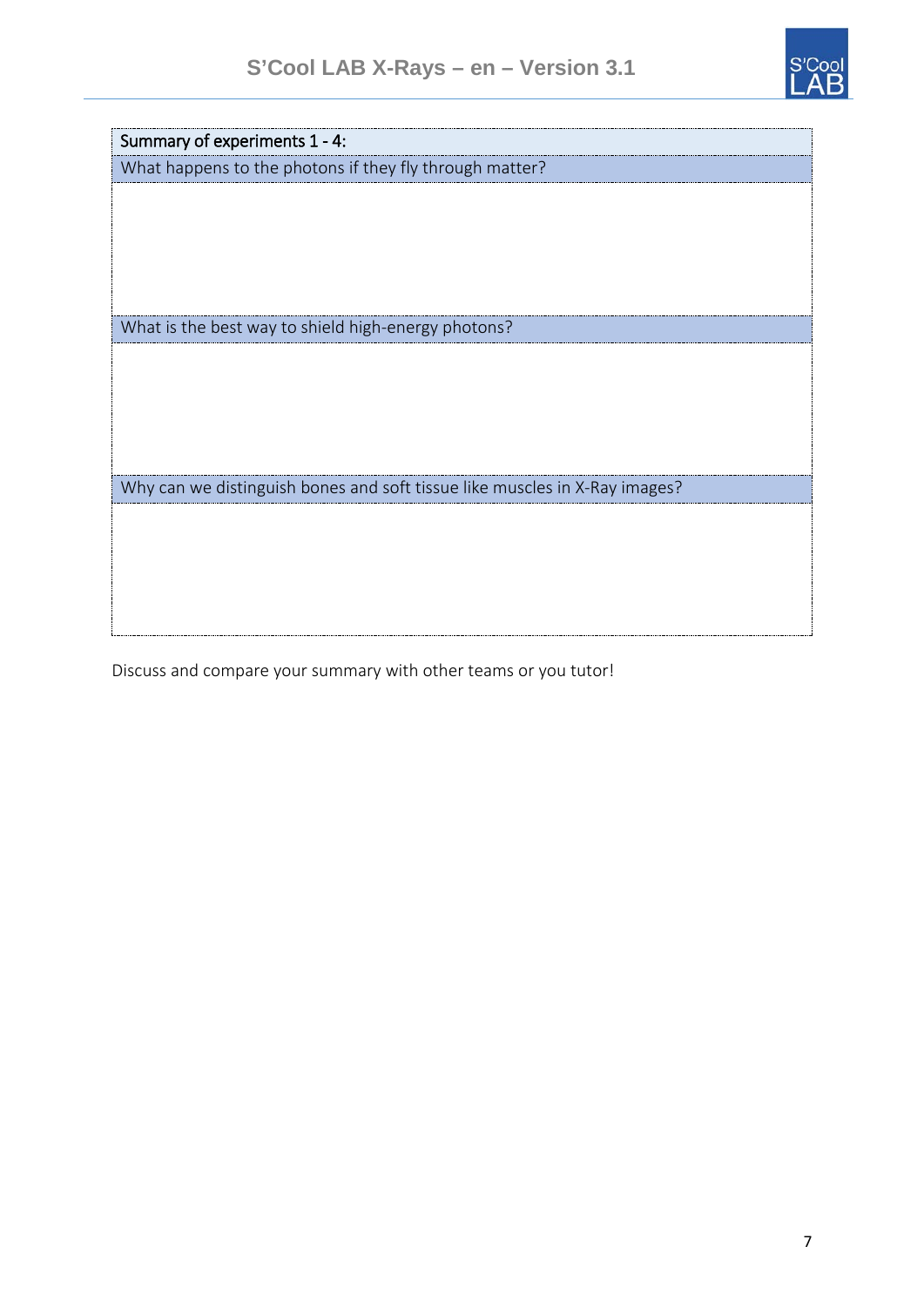

# Pixel detector

**Time:** 

Instead of a fluorescent screen, you can also make use of particle detectors, such as pixel detectors to make high-energy photons visible. In this detector (MX-10) a silicon detector chip (256 x 256 Pixel of  $1.4 \times 1.4$   $cm<sup>2</sup>$ ) is used, which was originally developed by the Medipix2 Collaboration at CERN and is used in medical imaging.

Detectors with semiconductor materials such as silicon are based on the following principle: High-energy particles fly through the semiconductor material and liberate charge carriers such as electrons, which migrate to electrodes made of metal. This current is amplified and evaluated. By dividing the whole detector surface into small parts (pixels), you can measure the location of a detected particle. *[1](#page-7-0)*



## Warning

The detector chips are very fragile and expensive.

- $\triangleright$  Never touch the silicon surface!
- $\triangleright$  Don't remove the protective cover when working with X-Rays!
- $\triangleright$  Follow exactly the written procedure!
- $\triangleright$  Be very careful when handling the device!!!

## How does a pixel detector work?

Procedure:

- 1. Place the detector inside the experiment chamber. Use a pin to mount the device carefully on a holder on the rail.
- 2. Connect the USB cable to the detector and guide it through the cable channel to the outside.

A coupleting

- 3. Connect the outer end of the USB cable to the PC (USB port in the socket panel).
- 4. Switch on the PC, keyboard and mouse.
- 5. Login with
	- User: SCOOLX1\ScoolStudent
	- Password: Einstein1879
- 6. Start the Software Pixelman from the desktop (Pixelman\_old for detector CERN 1, Pixelman new for others)
- 7. Check the settings (see picture at the right):
	- $\blacksquare$  Integral mode
	- Exp. Time 0.1 s
	- 区 Auto range

| <b>Acquisition</b>                                                 |               |            | Linning actourds        |          |  |
|--------------------------------------------------------------------|---------------|------------|-------------------------|----------|--|
| Finite count of steps                                              |               | Min. level | Ű                       |          |  |
|                                                                    | Integral mode |            |                         |          |  |
| Exp. count                                                         |               | $2,000 -$  | Max. level              | 50       |  |
| Exp. time                                                          | 0.1           |            |                         |          |  |
| Delay [s]                                                          | 0             |            | Set colormap            | Hot      |  |
| 0/100<br>Acq. progress:<br>0 <sub>s</sub><br>Mode:<br>Spectrometer |               | Auto range | Min-max                 |          |  |
|                                                                    |               | <b>XY</b>  | [145, 167]              |          |  |
|                                                                    |               | Value      | 0.0                     |          |  |
| Analysis                                                           |               |            | Min                     | 0.0      |  |
| Frame                                                              | <b>Actual</b> | All        | Max                     | 0.0      |  |
| Alpha                                                              |               |            | <b>Pixel count</b>      | 0        |  |
| <b>Beta</b>                                                        |               |            | Energy - frame          | $\bf{0}$ |  |
|                                                                    |               |            | Energy - selecti 0      |          |  |
| Gamma                                                              |               |            | <b>Frames count</b>     |          |  |
| Other                                                              |               |            | <b>Radiation source</b> | Other    |  |
| All                                                                |               |            |                         |          |  |

<span id="page-7-0"></span> <sup>1</sup> Pixeldetector, source: medipix.web.cern.ch